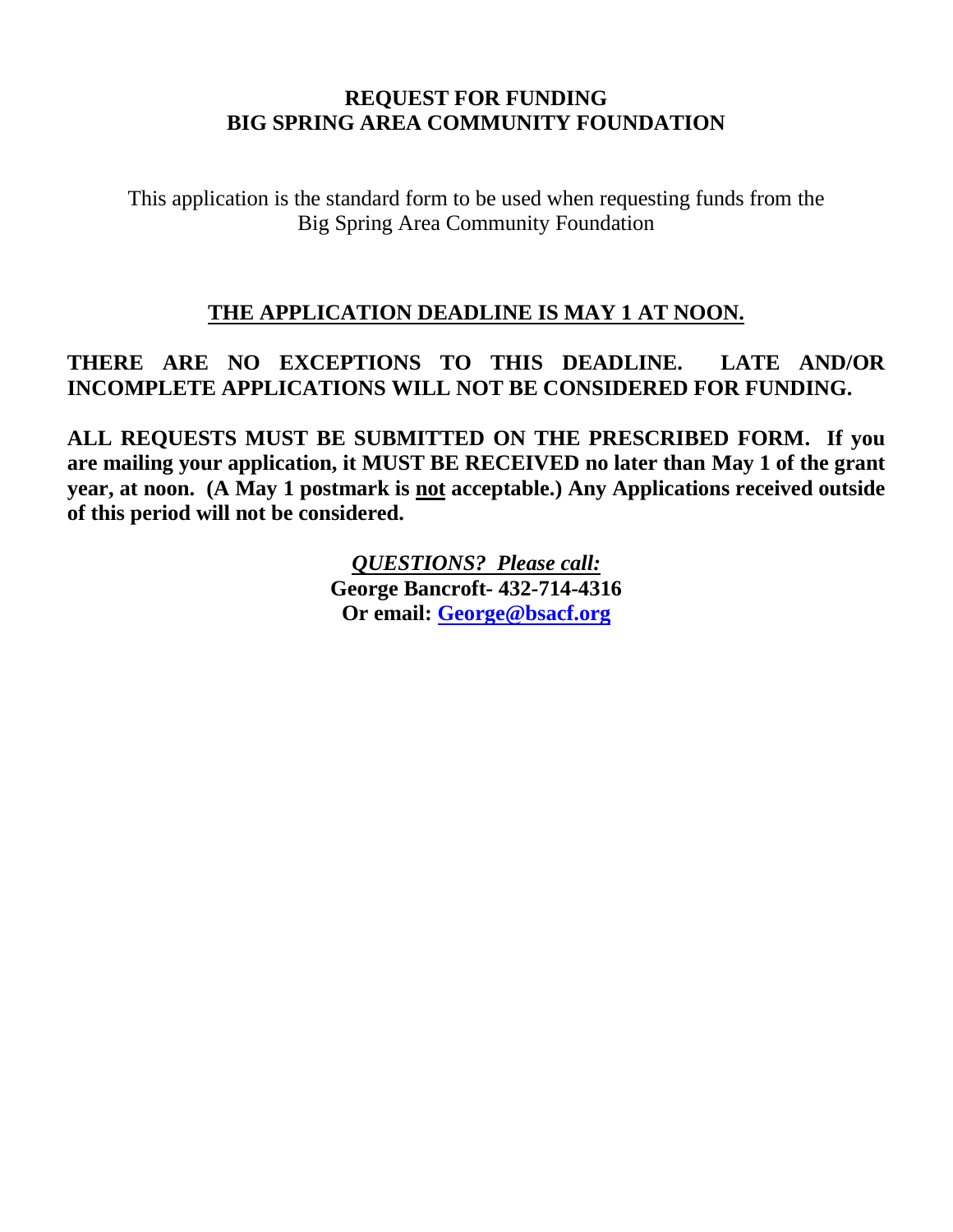### **FUNDING GUIDELINES**

**Please read this list carefully to insure that your request is in compliance with the guidelines of the Foundation.** 

### **1. Please deliver one original and ten (10) stapled or bound copies of the completed grant application to the Big Spring Area Community Foundation office, 707 Scurry Street, Big Spring, TX 79720 during regular office hours. Your Grant Application MUST include a copy of your IRS 501(c)(3) letter unless the application is on behalf of a governmental entity.**

- 2. Applicants for funding must be tax exempt under the provisions of section  $501(c)(3)$  of the Internal Revenue Code, or be a local governmental entity. Limit one application per organization. The Foundation considers requests for funding from non-profit organizations and governmental entities that can demonstrate a benefit to the residents of the Big Spring Area, including all of Howard County and all contiguous counties. The Foundation's funding objectives include groups that provide programs or services in the areas of art and culture, health and human service, education, environment and sports. The Foundation will consider all properly submitted Grant Applications but favors requests for specific projects or capital asset acquisition rather than those that merely request funding for operational budget shortfalls.
- 3. Individuals will not be considered for funding. All scholarship awards are made directly by or through the local high school administration and counseling departments.
- 4. The Foundation considers grant applications once per year. Requests received outside of the designated time will not be considered.
- 5. This application will be your sole source for funding requests from the Foundation. Presentations will not be part of this process. However, the board reserves the right to request a presentation from, or a meeting with, an organization at a time it deems necessary in making funding decisions.
- 6. If you received funding from the Foundation in a previous year, a report of grant monies expended as a result of that grant must be submitted prior to or with your current application.
- 7. The submission of a Grant Application to the Foundation authorizes the Foundation to conduct an audit of the Applicant's books and records relative to any approved Grant Application and associated project(s).
- 8. The Foundation will make every effort to determine grant recipients during the month of May each year. All successful applicants will be notified of the Foundation's funding decisions as soon as practical. All funding decisions by the Foundation will be considered final.
- 9. The Foundation will not participate in any political campaign on behalf of any issues or candidate. The Foundation does not fund religious institutions and/or organizations.
- 10. All grant recipients will provide progress reports on the use of the grant funds, not less than every six months.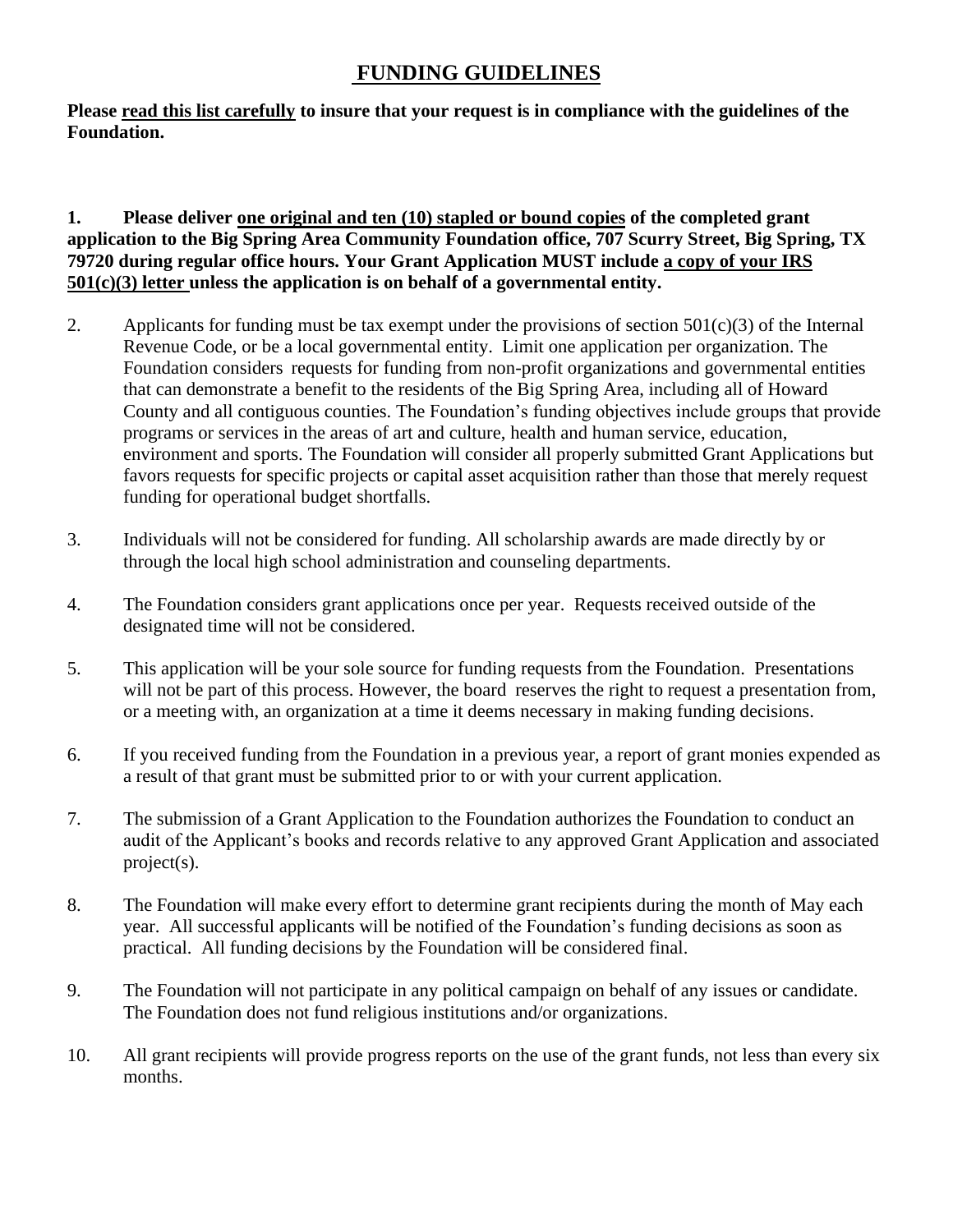# **REQUEST FOR FUNDING STANDARD APPLICATION BIG SPRING AREA COMMUNITY FOUNDATION**

# **APPLICATION DEADLINE: MAY 1ST AT NOON**

# **APPLICATIONS ACCEPTED BETWEEN MARCH 1 AND MAY 1**

## **PLEASE READ THE PRECEEDING GUIDELINES CAREFULLY TO INSURE THAT YOU ARE COMPLYING WITH THE SUBMISSION REQUIREMENTS.**

### **I. AGENCY INFORMATION - 2 pages maximum**

- **A. Describe the mission of the organization and briefly outline the organization's goals.**
- **B. Briefly describe the history of the organization. Include the year it was established.**
- **C. Describe current programs, activities and accomplishments.**
- **D. Describe the steps your organization has made to become self-supporting. Provide a list of all cash funding and in-kind services provided by all other sources, including, but not limited to, the Dora Roberts Foundation or similar entities.**
- **E. Describe why you believe that it should be the responsibility of the Foundation to provide funding to your organization.**

### **II. PURPOSE OF GRANT – 2 pages maximum**

- **A. Describe the project/program to be funded.**
- **B. Describe the goals and objectives for the grant.**
- **C. Describe the timetable for implementing this project/program.**
- **D. How does this project/program benefit the local community? How many people will be impacted?**
- **E. What are the long-term revenue sources/strategies for operational funding at the end of the grant period?**

### **III. EVALUATION – 1 page maximum**

- **A. What are the expected results during the funding period?**
- **B. How will you define and measure results?**
- **C. How will the project's results be used and/or disseminated?**
- **D. Dates that the Foundation can expect to receive a preliminary and/or final report.**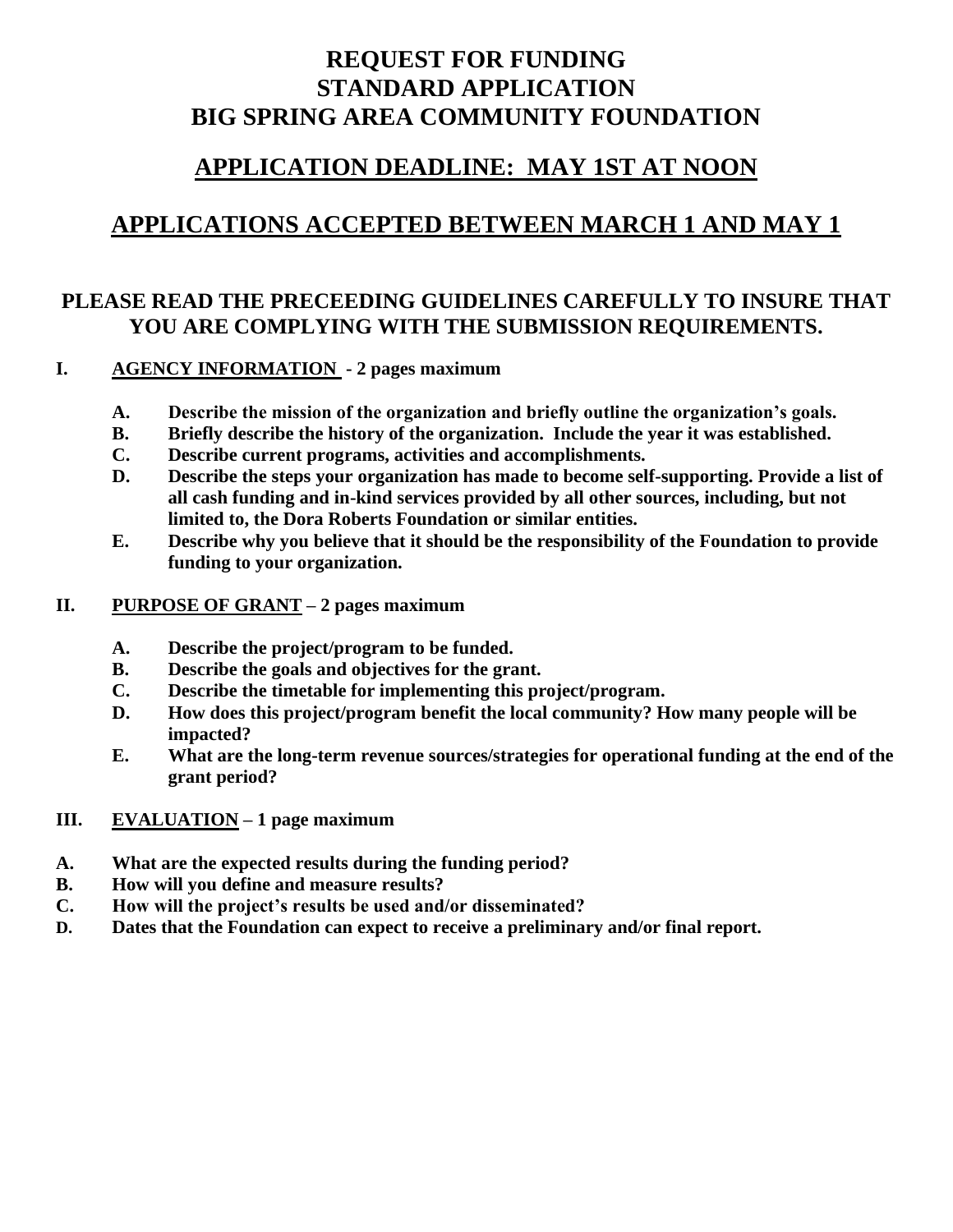### **IV. ATTACHMENTS and ADDITIONAL INFORMATION**

#### **The following documentation must be attached to, or included in, your Grant Application:**

501( c )3 letter;

Detailed list of the specific use of the Grant. (i.e., the specific items to be acquired and cost associated therewith);

Most recent year end income statement reflecting actual to budget numbers;

Most recent audited financial statement, if available;

An explanation of how the organization plans to fund the operational costs associated with the project after completion;

List of Board of Trustees/Directors of the Applicant, including names, place of work and job description;

List of all sources of funding for the Applicant, including other sources of funding for the purpose of your Grant Application, including other grant requests recently granted or pending.